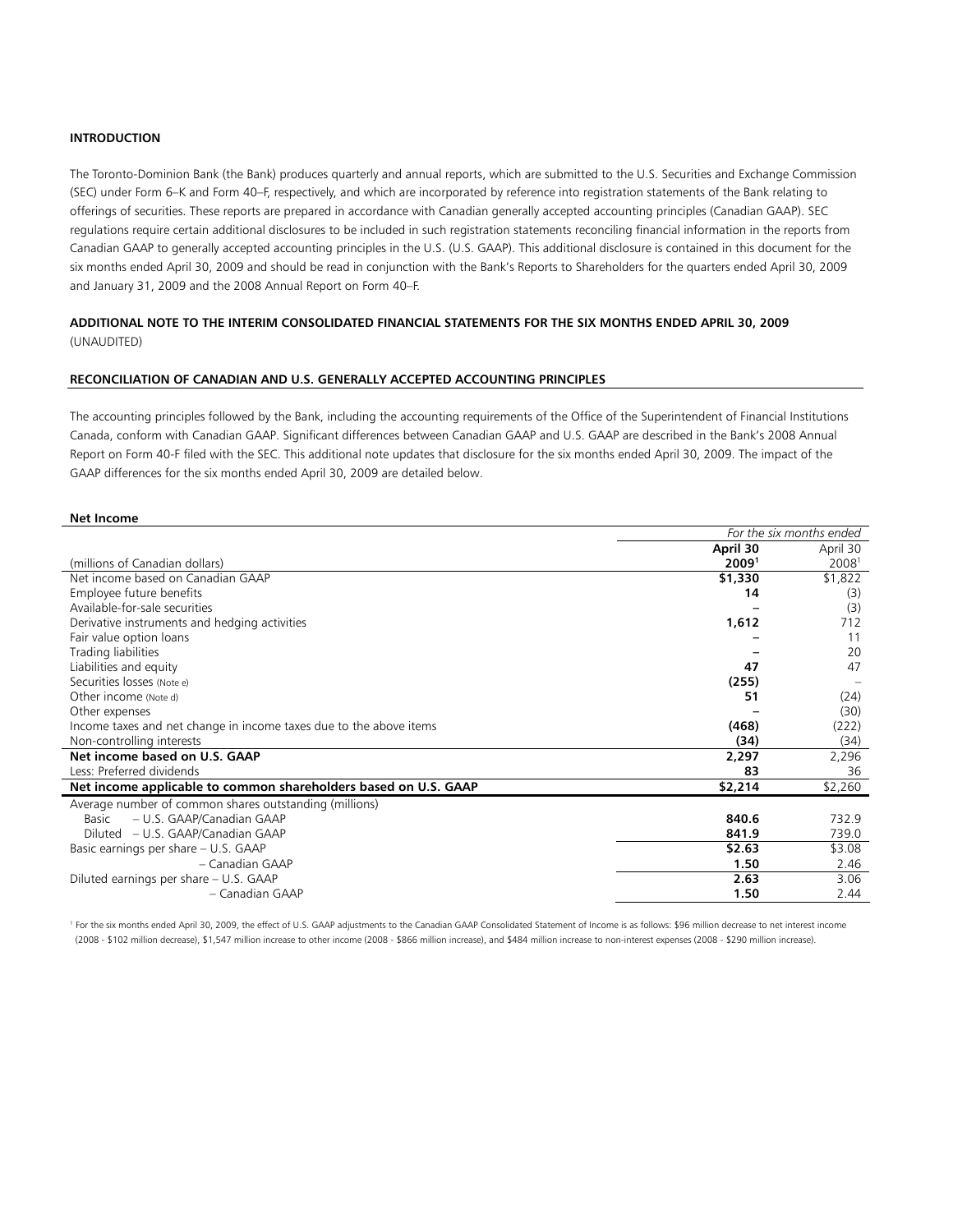# **Interim Consolidated Statement of Comprehensive Income**

|                                                                                       | For the six months ended |         |                  |           |  |  |  |  |
|---------------------------------------------------------------------------------------|--------------------------|---------|------------------|-----------|--|--|--|--|
|                                                                                       |                          |         | April 30         | April 30  |  |  |  |  |
| (millions of Canadian dollars)                                                        |                          |         | 2009             | 2008      |  |  |  |  |
|                                                                                       | Canadian                 | Adjust- |                  |           |  |  |  |  |
|                                                                                       | <b>GAAP</b>              | ments   | <b>U.S. GAAP</b> | U.S. GAAP |  |  |  |  |
| Net income                                                                            | \$1,330                  | \$967   | \$2,297          | \$2,296   |  |  |  |  |
| Other comprehensive income (loss), net of income taxes                                |                          |         |                  |           |  |  |  |  |
| Unrealized gains (losses) on available-for-sale securities, net of                    |                          |         |                  |           |  |  |  |  |
| hedging activities <sup>1</sup>                                                       | (333)                    | 458     | 125              | 287       |  |  |  |  |
| Reclassification to earnings in respect of available-for-sale securities <sup>2</sup> | 167                      |         | 167              | (41)      |  |  |  |  |
| Unrealized foreign currency translation gains (losses) on                             |                          |         |                  |           |  |  |  |  |
| investments in subsidiaries, net of hedging activities 3,7                            | 2,929                    | 148     | 3,077            | 220       |  |  |  |  |
| Gains (losses) on derivative instruments designated as cash flow hedges 4             | 2.064                    | (1,232) | 832              | 109       |  |  |  |  |
| Reclassification to earnings of gains and losses on cash flow hedges <sup>5</sup>     | (539)                    |         | (539)            | (37)      |  |  |  |  |
| Pension liability adjustment <sup>6</sup>                                             |                          | (34)    | (34)             | (150)     |  |  |  |  |
| Other comprehensive income                                                            | 4,288                    | (660)   | 3,628            | 388       |  |  |  |  |
| Comprehensive income                                                                  | \$5,618                  | \$307   | \$5,925          | \$2,684   |  |  |  |  |

<sup>1</sup> Net of income tax recovery of \$156 million (April 30, 2008 – net of income tax provision of \$120 million).

<sup>2</sup> Net of income tax recovery of \$72 million (April 30, 2008 – net of income tax provision of \$16 million).

<sup>3</sup> Net of income tax provision of \$125 million (April 30,2008 – net of income tax recovery of \$295 million).

4 Net of income tax provision of \$386 million (April 30, 2008 – net of income tax provision of \$37 million).

<sup>5</sup> Net of income tax provision of \$233 million (April 30,2008 – net of income tax provision of \$16 million).

6 Net of income tax provision \$28 million (April 30, 2008 – net of income tax recovery of \$71million).

7 Includes \$109 million of after-tax gains (April 30, 2008 – \$671 million of after-tax losses) arising from hedges of the Bank's investment in foreign operations.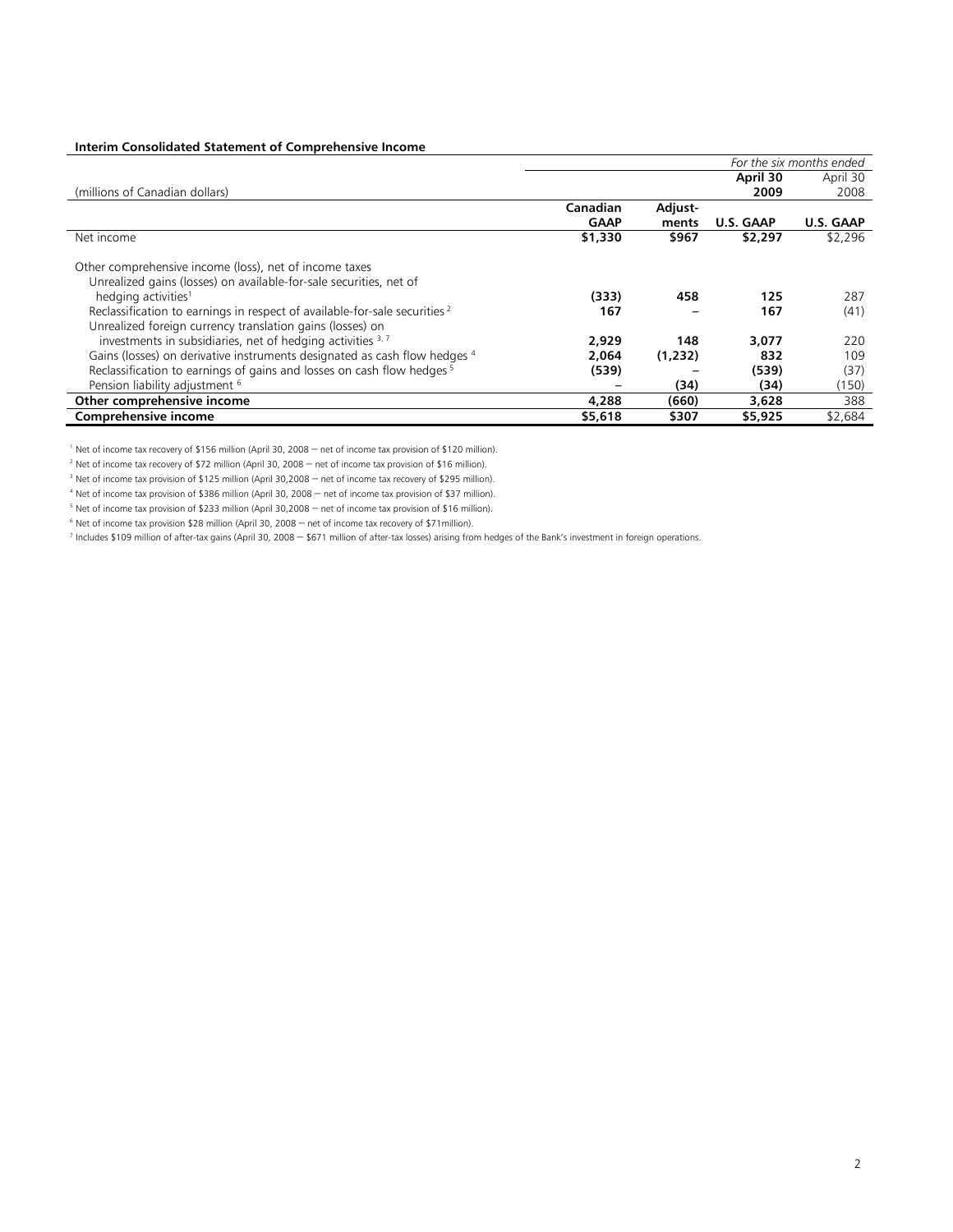| <b>Condensed Interim Consolidated Balance Sheet</b>         |             |                          |                          |             |                   | As at       |
|-------------------------------------------------------------|-------------|--------------------------|--------------------------|-------------|-------------------|-------------|
|                                                             |             |                          | April 30                 |             |                   | Oct. 31     |
| (millions of Canadian dollars)                              |             |                          | 2009                     |             |                   | 2008        |
|                                                             | Canadian    | Adjust-                  | <b>U.S.</b>              | Canadian    | Adjust-           | U.S.        |
|                                                             | <b>GAAP</b> | ments                    | <b>GAAP</b>              | <b>GAAP</b> | ments             | <b>GAAP</b> |
| <b>Assets</b>                                               |             |                          |                          |             |                   |             |
| Cash                                                        | \$2,437     | \$<br>$\qquad \qquad -$  | \$2,437                  | \$2,517     | \$<br>$\equiv$    | \$2,517     |
| Interest-bearing deposits with Banks (Note c)               | 10,805      | (2,849)                  | 7,956                    | 15,429      | (4, 757)          | 10,672      |
| Securities                                                  |             |                          |                          |             |                   |             |
| Trading                                                     | 51,232      |                          | 51,232                   | 53,095      | 6,402             | 59,497      |
| Designated as trading under the fair value option           | 8,732       |                          | 8,732                    | 6,402       | (6, 402)          |             |
| Available-for-sale                                          | 96,481      | 10,877                   | 107,358                  | 75,121      | 8,311             | 83,432      |
| Held-to-maturity                                            | 12,480      | (12,003)                 | 477                      | 9,507       | (9,507)           |             |
| Securities purchased under reverse repurchase agreements    | 31,609      |                          | 31,609                   | 42,425      | $\qquad \qquad -$ | 42,425      |
| Loans                                                       |             |                          |                          |             |                   |             |
| Residential mortgages                                       | 60,135      | (975)                    | 59,160                   | 63,003      | (822)             | 62,181      |
| Consumer installment and other personal                     | 86,857      |                          | 86,857                   | 79,610      | 14                | 79,624      |
| Credit card                                                 | 7,667       | $\overline{\phantom{0}}$ | 7,667                    | 7,387       | $\mathbf{1}$      | 7,388       |
| Business and government                                     | 76,721      | 67                       | 76,788                   | 70,650      | 777               | 71,427      |
| Business and government designated                          |             |                          |                          |             |                   |             |
| as trading under the fair value option                      | 381         |                          | 381                      | 510         | (510)             |             |
|                                                             | 231,761     | (908)                    | 230,853                  | 221,160     | (540)             | 220,620     |
| Allowance for loan losses                                   | (1, 916)    | (92)                     | (2,008)                  | (1, 536)    | (170)             | (1,706)     |
| Loans (net)                                                 | 229,845     | (1,000)                  | 228,845                  | 219,624     | (710)             | 218,914     |
| Investment in TD Ameritrade                                 | 6,271       |                          | 6,271                    | 5,159       |                   | 5,159       |
| Derivatives (Note c)                                        | 74,376      | (60, 267)                | 14,109                   | 83,548      | (65, 736)         | 17,812      |
| Goodwill                                                    | 16,384      | (111)                    | 16,273                   | 14,842      | (93)              | 14,749      |
| Other intangibles                                           | 3,062       |                          | 3,062                    | 3,141       | $\equiv$          | 3,141       |
| Other assets (Note a)                                       | 31,168      | 5,860                    | 37,028                   | 32,404      | 6,890             | 39,294      |
| Total assets                                                | \$574,882   | \$ (59, 493)             | \$515,389                | \$563,214   | \$(65,602)        | \$497,612   |
| <b>Liabilities</b>                                          |             |                          |                          |             |                   |             |
| Deposits (Note c)                                           | \$401,955   | \$(4,650)                | \$397,305                | \$375,694   | \$(4,604)         | \$371,090   |
| Derivatives (Note c)                                        | 68,917      | (58, 531)                | 10,386                   | 74,473      | (65, 937)         | 8,536       |
| Other liabilities (Note a)                                  | 48,843      | 4,846                    | 53,689                   | 65,933      | 5,998             | 71,931      |
| Subordinated notes and debentures                           | 12,469      |                          | 12,469                   | 12,436      |                   | 12,436      |
| Liabilities for preferred shares                            | 550         | (550)                    | $\overline{\phantom{0}}$ | 550         | (550)             |             |
| Liabilities for capital trust securities                    | 900         | (900)                    |                          | 894         | (894)             |             |
| <b>Total liabilities</b>                                    | 533,634     | (59, 785)                | 473,849                  | 529,980     | (65, 987)         | 463,993     |
| Non-controlling interests                                   | 1,621       | 900                      | 2,521                    | 1,560       | 894               | 2,454       |
| Shareholders' equity                                        |             |                          |                          |             |                   |             |
| Common shares                                               | 14,875      | 39                       | 14,914                   | 13,241      | 39                | 13,280      |
| Preferred shares                                            | 3,395       | 550                      | 3,945                    | 1,875       | 550               | 2,425       |
| Contributed surplus                                         | 350         |                          | 350                      | 350         | $\equiv$          | 350         |
| Retained earnings (Note a,b)                                | 18,039      | 710                      | 18,749                   | 17,857      | (180)             | 17,677      |
| Accumulated other comprehensive income                      |             |                          |                          |             |                   |             |
| Unrealized gains (losses) on available-for-sale securities, |             |                          |                          |             |                   |             |
| net of hedging activities                                   | (1, 376)    | 904                      | (472)                    | (1,409)     | 645               | (764)       |
| Unrealized foreign currency translation gains (losses) on   |             |                          |                          |             |                   |             |
| investments in subsidiaries, net of hedging activities      | 1,462       | (42)                     | 1,420                    | (1,633)     | (24)              | (1,657)     |
| Gains (losses) on derivative instruments designated as      |             |                          |                          |             |                   |             |
| cash flow hedges                                            | 2,882       | (2, 384)                 | 498                      | 1,393       | (1, 188)          | 205         |
| Pension liability adjustment (Note a)                       |             | (385)                    | (385)                    |             | (351)             | (351)       |
| Total accumulated other comprehensive income                | 2,968       | (1,907)                  | 1,061                    | (1,649)     | (918)             | (2, 567)    |
| Total shareholders' equity                                  | 39,627      | (608)                    | 39,019                   | 31,674      | (509)             | 31,165      |
| <b>Total liabilities and shareholders' equity</b>           | \$574,882   | \$(59, 493)              | \$515,389                | \$563,214   | \$(65, 602)       | \$497,612   |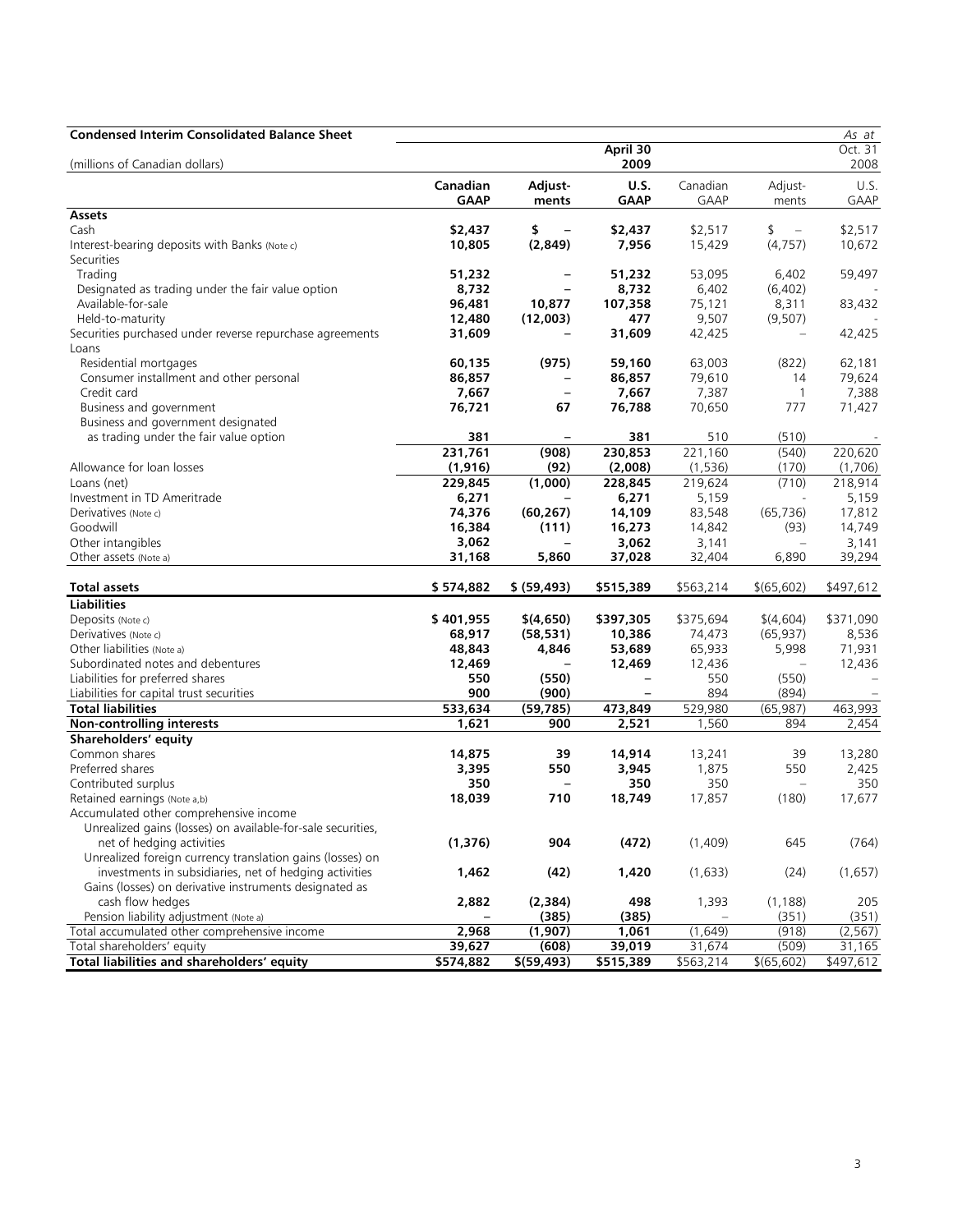| <b>Consolidated Statement of Cash Flows</b>                                  |                         |                                        |                            |                         | For the six months ended |                    |
|------------------------------------------------------------------------------|-------------------------|----------------------------------------|----------------------------|-------------------------|--------------------------|--------------------|
| (millions of Canadian dollars)                                               |                         |                                        | April 30<br>2009           |                         |                          | April 30<br>2008   |
|                                                                              | Canadian<br><b>GAAP</b> | Adjust-<br>ments                       | <b>U.S.</b><br><b>GAAP</b> | Canadian<br><b>GAAP</b> | Adjust-<br>ments         | U.S.<br>GAAP       |
| Cash flows from (used in) operating activities                               |                         |                                        |                            |                         |                          |                    |
| Net Income                                                                   | \$1,330                 | \$967                                  | \$2,297                    | \$1,822                 | \$474                    | \$2,296            |
| Adjustments to determine net cash flows from (used in) operating activities: |                         |                                        |                            |                         |                          |                    |
| Provision for credit losses                                                  | 1,193                   | $\overline{\phantom{0}}$               | 1,193                      | 487                     | $\equiv$                 | 487                |
| Restructuring costs                                                          | 27                      | $\qquad \qquad -$                      | 27                         | 48                      | ÷                        | 48                 |
| Depreciation                                                                 | 278                     | $\overline{\phantom{0}}$               | 278                        | 167                     | $\overline{\phantom{0}}$ | 167                |
| Amortization of other intangibles                                            | 344                     | $\qquad \qquad -$                      | 344                        | 239                     | $\equiv$                 | 239                |
| Stock options                                                                | 17                      | $\overline{\phantom{a}}$               | 17                         | 11                      | ÷                        | 11                 |
| Net securities losses (gains)                                                | 373                     | 255                                    | 628                        | (262)                   | 3                        | (259)              |
| Net gain on securitizations                                                  | (181)                   | $\qquad \qquad -$                      | (181)                      | (61)                    | $\qquad \qquad -$        | (61)               |
| Equity in net income of an associated company                                | (152)                   | $\qquad \qquad -$                      | (152)                      | (163)                   | $\qquad \qquad -$        | (163)              |
| Non-controlling interests                                                    | 56                      | 34                                     | 90                         | 17                      | 34                       | 51                 |
| Future income taxes                                                          | 72                      | 468                                    | 540                        | 21                      | 222                      | 243                |
| Changes in operating assets and liabilities                                  |                         |                                        |                            |                         |                          |                    |
| Current income taxes payable                                                 | 1,186<br>215            | $\qquad \qquad -$<br>$\qquad \qquad -$ | 1,186<br>215               | (1, 512)<br>(114)       | $\overline{\phantom{0}}$ | (1, 512)           |
| Interest receivable and payable<br>Trading securities                        | (601)                   | $\qquad \qquad -$                      | (601)                      | 672                     | ÷<br>$\qquad \qquad -$   | (114)<br>672       |
| Derivative assets                                                            | 8,949                   | 5,468                                  | 14,417                     | (1,403)                 | (5,282)                  | (6,685)            |
| Derivative liabilities                                                       | (5, 372)                | (7, 406)                               | (12, 778)                  | (1,083)                 | 6,587                    | 5,504              |
| Other                                                                        | 3,757                   | 227                                    | 3,984                      | (1, 941)                | (2,021)                  | (3,962)            |
| Net cash from (used in) operating activities                                 | 11,491                  | 13                                     | 11,504                     | (3,055)                 | 17                       | (3,038)            |
| Cash flows from (used in) financing activities                               |                         |                                        |                            |                         |                          |                    |
| Change in deposits                                                           | 25,240                  | -                                      | 25,240                     | 25,859                  | $\qquad \qquad -$        | 25,859             |
| Change in securities sold under repurchase agreements                        | (13, 987)               | $\overline{\phantom{0}}$               | (13,987)                   | (1, 724)                |                          | (1, 724)           |
| Change in securities sold short                                              | (4,716)                 | $\qquad \qquad -$                      | (4,716)                    | (649)                   | $\qquad \qquad -$        | (649)              |
| Issuance of subordinated notes and debentures                                |                         | $\overline{\phantom{0}}$               |                            | 3,000                   | $\overline{\phantom{0}}$ | 3,000              |
| Repayment of suboridinated notes and debentures                              | (18)                    | $\overline{\phantom{0}}$               | (18)                       |                         |                          |                    |
| Liability for preferred shares and capital trust securities                  | 6                       | $\overline{\phantom{0}}$               | 6                          | (21)                    | $\overline{\phantom{0}}$ | (21)               |
| Translation adjustment on subordinated notes and debentures issued in a      |                         |                                        |                            |                         |                          |                    |
| foreign currency and other                                                   | 47                      | $\overline{\phantom{0}}$               | 47                         | 17                      |                          | 17                 |
| Common Shares issued for cash net of expenses                                | 1,356                   | $\overline{\phantom{0}}$               | 1,356                      | $\equiv$                |                          |                    |
| Common shares issued on exercise of options                                  | 28                      | $\overline{\phantom{a}}$               | 28                         | 61                      | $\overline{\phantom{0}}$ | 61                 |
| Common shares (acquired) sold in Wholesale Banking                           |                         | $\overline{\phantom{0}}$               |                            | (20)                    | $\overline{\phantom{0}}$ | (20)               |
| Dividends paid in cash on common shares                                      | (826)                   | $\overline{\phantom{0}}$               | (826)                      | (840)                   | $\overline{\phantom{0}}$ | (840)              |
| Net proceeds from issuance of preferred shares                               | 1,497                   | $\qquad \qquad -$                      | 1,497                      | 690                     | $\qquad \qquad -$        | 690                |
| Dividends paid on preferred shares                                           | (70)                    | (13)                                   | (83)                       | (19)                    | (17)                     | (36)               |
| Net cash from (used in) financing activities                                 | 8,557                   | (13)                                   | 8,544                      | 26,354                  | (17)                     | 26,337             |
| Cash flows from (used in) investing activities                               |                         |                                        |                            |                         |                          |                    |
| Interest-bearing deposits with banks                                         | 1,985                   |                                        | 1,985                      | (853)                   |                          | (853)              |
| Activity in available-for-sale, held-to-maturity securities:                 |                         |                                        |                            |                         |                          |                    |
| Purchases<br>Proceeds from maturities                                        | (59,750)                | $\overline{\phantom{0}}$               | (59, 750)<br>21,288        | (38, 430)<br>6,697      |                          | (38, 430)<br>6,697 |
| Proceeds from sales                                                          | 21,288<br>16,236        |                                        | 16,236                     | 31,689                  | $\overline{\phantom{0}}$ | 31,689             |
| Activity from lending activities:                                            |                         |                                        |                            |                         |                          |                    |
| Originations and acquistions                                                 | (86, 466)               |                                        | (86, 466)                  | (69, 614)               |                          | (69, 614)          |
| Proceeds from maturities                                                     | 58,678                  |                                        | 58,678                     | 51,348                  |                          | 51,348             |
| Proceeds from sales                                                          | 219                     | -                                      | 219                        | 453                     |                          | 453                |
| Proceeds from loan securitizations                                           | 14,858                  |                                        | 14,858                     | 3,414                   |                          | 3,414              |
| Land, buildings and equipment                                                | (586)                   | $\overline{\phantom{0}}$               | (586)                      | (162)                   | ÷                        | (162)              |
| Securities purchased under reverse repurchase agreements                     | 11,614                  | $\overline{\phantom{0}}$               | 11,614                     | (5, 419)                | -                        | (5, 419)           |
| Acquisition and disposition less cash and cash equivalents acquired          |                         |                                        |                            | (1,759)                 |                          | (1,759)            |
| Net cash used in investing activities                                        | (19, 924)               | $\overline{\phantom{m}}$               | (19, 924)                  | (22, 636)               | $\frac{1}{2}$            | (22, 636)          |
| Effect of exchange rate changes on cash on cash equivalents                  | (15)                    | $\qquad \qquad -$                      | (15)                       | 67                      | $\overline{\phantom{0}}$ | 67                 |
| Net increase (decrease) in cash and cash equivalents                         | 109                     | $\qquad \qquad -$                      | 109                        | 730                     | $\equiv$                 | 730                |
| Impact due to reporting-period alignment of U.S. entities                    | (189)                   | $\overline{\phantom{a}}$               | (189)                      |                         | -                        |                    |
| Cash and cash equivalents at beginning of period                             | 2,517                   | -                                      | 2,517                      | 1,790                   | -                        | 1,790              |
| Cash and cash equivalents at end of period, represented by cash and          |                         |                                        |                            |                         |                          |                    |
| due from banks                                                               | \$2,437                 | $\qquad \qquad -$                      | \$2,437                    | \$2,520                 | $$-$                     | \$2,520            |
| Supplementary disclosure of cash flow information:                           |                         |                                        |                            |                         |                          |                    |
| Amount of interest paid during the period                                    | \$5,143                 |                                        | \$5,143                    | \$5,600                 |                          | \$5,600            |
| Amount of income taxes paid during the period                                | (878)                   |                                        | (878)                      | 1,532                   |                          | 1,532              |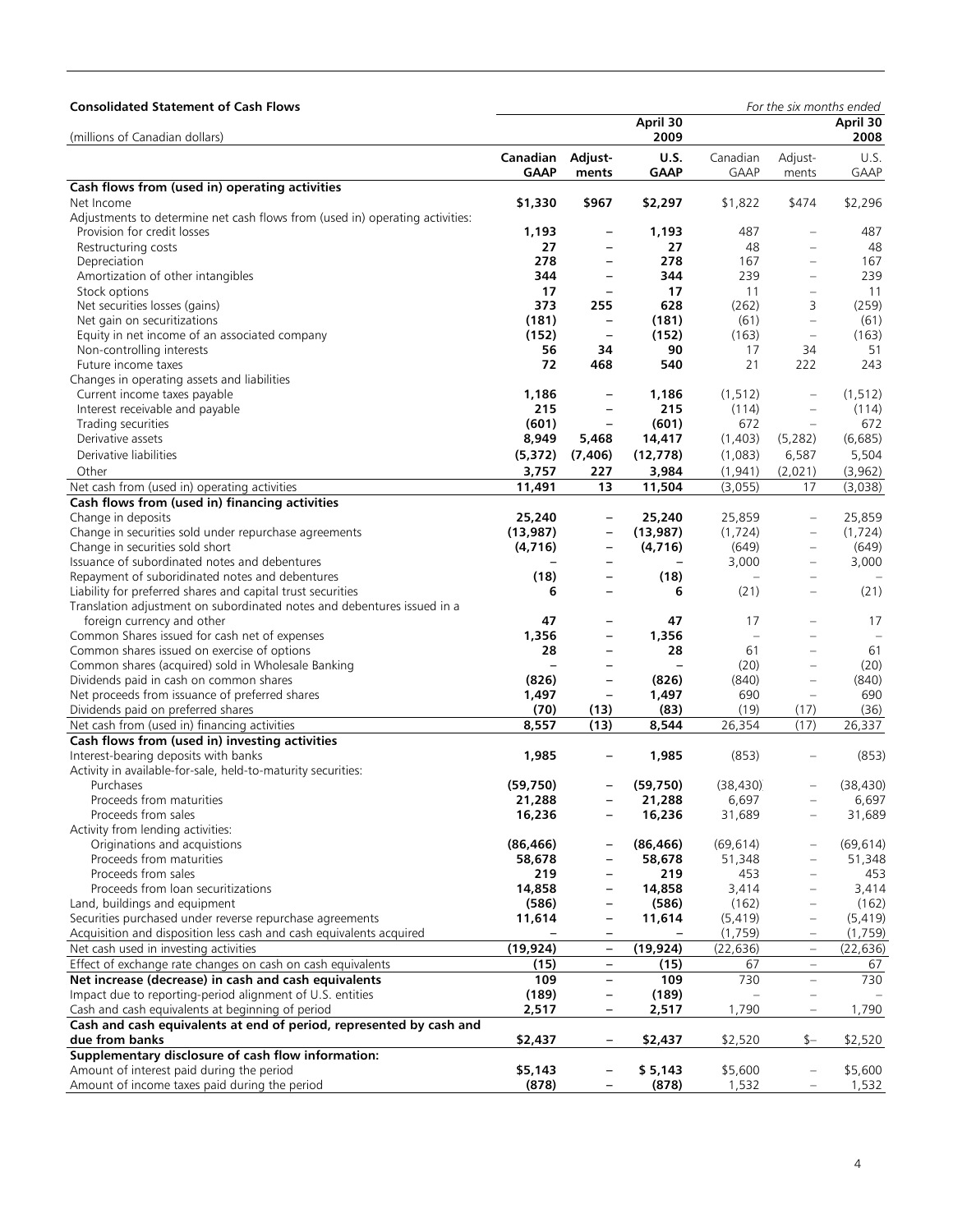## **Changes in Significant Accounting Policies Affecting Canadian and U.S. GAAP Differences**

## **(a) Pension and Other Postretirement Plans**

Effective November 1, 2008, the Bank adopted the remaining provision of FASB Statement (SFAS) No. 158, *Employers' Accounting for Defined Benefit Pension and Other Postretirement Plans*, which requires that the date at which the benefit obligation and plan assets are measured should be the fiscal year-end date. As a result, the Bank will no longer measure its defined benefit plan three months earlier than the financial statement date for U.S. GAAP purposes. The impact of adoption of this provision of the standard was a decrease to opening retained earnings of \$24 million, a decrease to prepaid pension assets of \$42 million, a decrease to the pension liability adjustment of \$15 million and a decrease to other liabilities of \$3 million.

## **(b) Fair Value Option for Financial Assets and Financial Liabilities**

Effective November 1, 2008, the Bank adopted SFAS No.159, *The Fair Value Option for Financial Assets and Financial Liabilities.* FAS 159 allows certain eligible financial instruments to be measured at fair value using the fair value option with the change in the fair value being recognized in income. As Canadian GAAP permits the use of the fair value option, the Bank had previously recorded certain securities and loans at fair value using this option. The impact of adopting this standard has resulted in elimination of a Canadian/ U.S. GAAP difference relating to financial instruments that are designated as trading under the fair value option.

Certain commitments to extend credit are considered derivatives under Canadian GAAP and are recorded at fair value with changes in the fair value recognized in the Consolidated Statement of Income. For U.S. GAAP, these commitments were designated as trading under the fair value option on adoption of SFAS 159. These commitments were previously not recognized at fair value for U.S. GAAP. As a result, the GAAP difference relating to these commitments has been eliminated.

The adjustment to opening U.S. GAAP retained earnings on adoption of SFAS 159 was a decrease of \$72 million.

### **(c) Offsetting of Derivative Balances**

The Bank adopted FASB Staff Position (FSP) FIN 39–1, *Amendment to FASB Interpretation No. 39,* effective November 1, 2008. This guidance permits the Bank to change its accounting policy regarding offsetting of the fair value amounts recognized on the balance sheet for derivative instruments under master netting arrangements. In addition, this guidance allows the Bank to offset the fair value recognized for the cash collateral received or posted against the derivative balances under the same master netting agreement against the fair value of the derivatives. As a result of adoption of this guidance, the derivative assets and liabilities of the Bank are presented on the U.S. GAAP balance sheet on a net basis for counterparties where the Bank has a master netting agreement, and the fair value of cash collateral received and posted under the same master netting agreement is netted against the fair value of the derivative. Under Canadian GAAP, the derivative assets and liabilities are recognized on the balance sheet on a gross basis. The prior periods have been restated to reflect the change in accounting policy with no impact to net income. As a result of netting, for the period ended April 30, 2009, derivative assets decreased by \$60.3 billion and derivative liabilities decreased by \$58.5 billion (October 31, 2008 – derivative assets decreased by \$65.7 billion; derivative liabilities decreased by \$65.9 billion).

#### **(d) Net Interest Income on Securities and Loans**

Under Canadian GAAP, any changes in expected cash flows are recognized as an adjustment to the carrying value of the financial instrument with an offset recognized immediately into income. The carrying amount is recalculated by computing the present value of estimated future cash flows at the financial instrument's original effective interest rate. The adjustment is recognized as income or expense in net income in the reporting period in which the change in estimated cash flows occurred.

Under U.S. GAAP, changes in expected cash flows require a recalculation of the effective interest rate. An adjustment is made to the carrying value of the financial instrument to reflect the amount that would have existed had the new effective interest rate been applied from inception of the financial instrument. The change in the carrying value of the financial instrument is recorded in net income.

For the period ended April 30, 2009, the GAAP difference resulted in a reduction of net interest income for U.S. GAAP purposes of \$35 million before tax.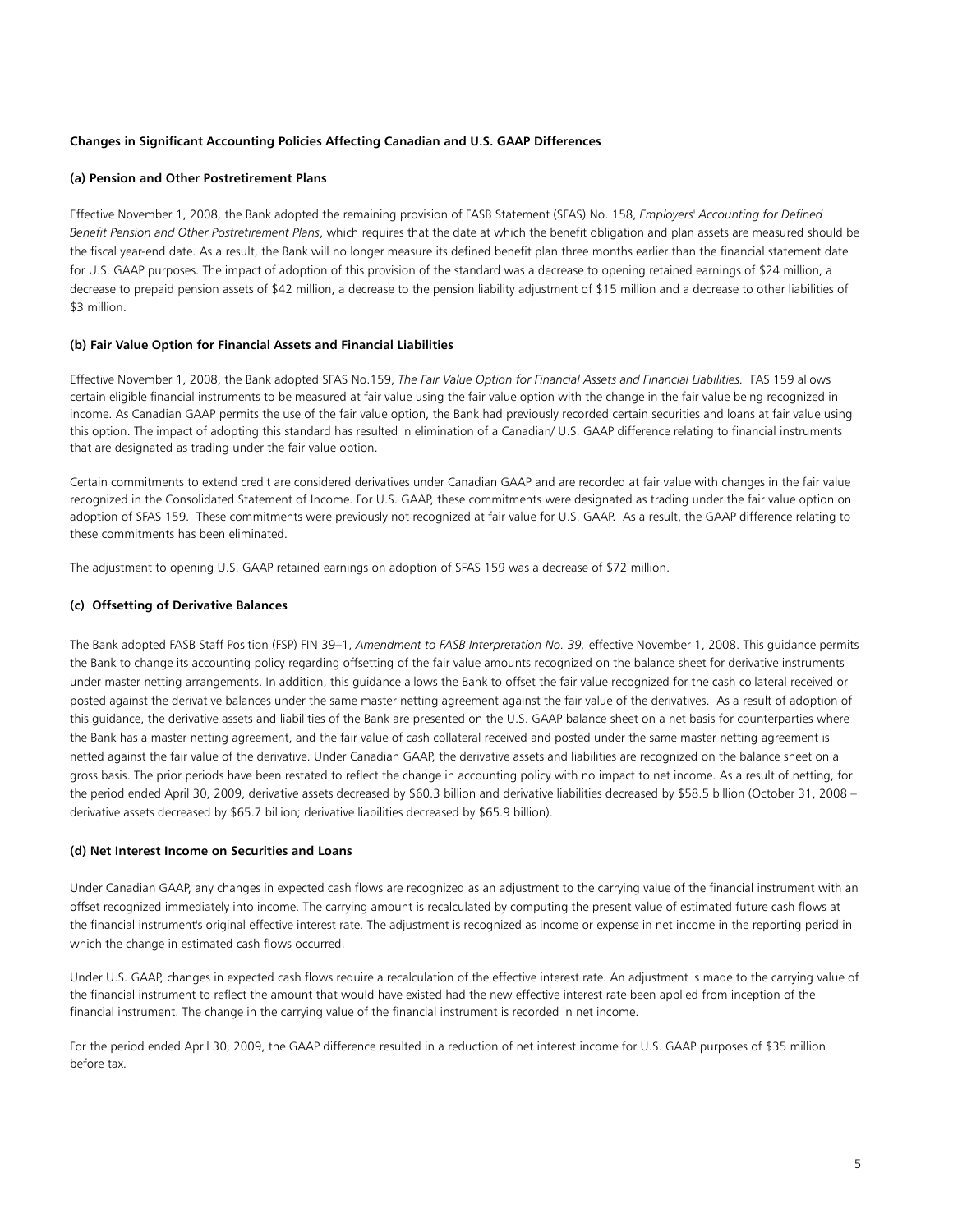The Bank adopted the Amendments to CICA Section 3855, *Financial Instruments – Recognition and Measurement* and Section 3862, *Financial Instruments – Disclosure* (the Amendments) effective August 1, 2008 for Canadian GAAP and effective October 31, 2008 for U.S. GAAP, and reclassified certain debt securities from trading to available-for-sale category. The difference in the adoption date of the amendment for U.S. GAAP resulted in a difference in amortized cost for these securities. As a result, under U.S. GAAP, the interest income recognized for the period ended April 30, 2009 was higher by \$65 million before tax.

### **e) Securities Losses Recognized on Available–for–Sale (AFS) Securities**

Under U.S. GAAP, the Bank is required to have the positive intent and ability to hold to recovery AFS securities where the fair value is lower than their amortized cost in order not to record a securities loss in the Consolidated Statement of Income. Canadian GAAP does not have such a requirement.

For the period ended April 30, 2009, the Bank did not have the positive intent to hold certain AFS securities to recovery. The securities where the fair value was below the amortized cost and where there was no positive intent to hold to recovery were written down to their fair value under U.S. GAAP. As a result, the Bank recognized an increase in securities losses of \$255 million before tax under U.S. GAAP. The losses recognized were reclassified from other comprehensive income and recognized as securities losses in the Consolidated Statement of Income.

Effective May 1, 2009, the Bank will adopt FSP No. FAS 115–2 and FAS 124–2, *Recognition and Presentation of Other-Than-Temporary Impairments*  (FSP FAS 115–2 and FAS 124–2), which amends the other-than-temporary impairment guidance in U.S. GAAP for debt securities to improve the presentation and disclosure of other-than-temporary impairments on debt securities in the financial statements. FSP FAS 115-2 and FAS 124-2 requires that if an entity intends to sell the debt security or it is more likely than not that it will be required to sell the debt security before recovering its cost basis, the entire impairment loss would be recognized in income statement as an impairment. However, if an entity does not intend to sell the security and it is not likely that the entity will be required to sell the instrument before recovering its cost basis, only the portion of the impairment loss representing credit losses would be recognized in the income statement. The balance of the impairment loss would be recognized in other comprehensive income.

The FSP will be applicable to existing and new debt securities. Therefore, upon adoption of the FSP, the portion of impairment losses recorded in the current period which does not relate to credit losses will be reclassified to other comprehensive income if the Bank does not have the intent to sell the security and it is unlikely that the Bank will be required to do so prior to recovery of its fair value above cost.

## **(f) Fair Value Measurements**

Effective November 1, 2008, the Bank adopted SFAS No.157, *Fair Value Measurements* (SFAS 157) which provides a framework for measuring fair value under U.S. GAAP and establishes a fair value hierarchy that requires entities to maximize the use of observable inputs and minimize the use of unobservable inputs when measuring fair value. Effective November 1, 2008, the Bank also adopted FSP FAS 157–2, *Effective Date of FAS Statement No. 157,* which amends SFAS No. 157 to allow an entity to delay the application of this statement until November 1, 2009 for certain non-financial assets and liabilities. The new guidance primarily impacts the Bank's fair value measurements for financial instruments and requires additional disclosures about its fair value measurements. SFAS 157 defines fair value as the price that would be received to sell an asset or paid to transfer a liability (i.e. exit price) in an orderly transaction between market participants at the measurement date, and establishes a framework for measuring fair value. The standard also establishes a three-level hierarchy for fair value measurements based upon the transparency of inputs to the valuation of an asset or liability as of the measurement date. The adoption of SFAS 157 did not have a material impact on our financial statements at the date of adoption and therefore, no transition adjustment was recorded.

## *Fair Value Hierarchy*

SFAS 157 establishes a three-level hierarchy for disclosure of fair value measurements. The valuation hierarchy is based upon the transparency of inputs to the valuation of an asset or liability as of the measurement date. The three levels are defined as follows:

Level 1: Fair value is based on quoted market prices in active markets for identical assets or liabilities. Level 1 assets and liabilities generally include debt and equity securities and derivative contracts that are traded in an active exchange market, as well as certain Canadian and U.S. Treasury bills and other Canadian and U.S. Government and agency mortgage–backed securities that are highly liquid and are actively traded in over–the–counter markets.

Level 2: Fair value is based on observable inputs other than Level 1 prices, such as quoted market prices for similar (but not identical) assets or liabilities in active markets, quoted market prices for identical assets or liabilities in markets that are not active, and other inputs that are observable or can be corroborated by observable market data for substantially the full term of the assets or liabilities. Level 2 assets and liabilities include debt securities with quoted prices that are traded less frequently than exchange-traded instruments and derivative contracts whose value is determined using a pricing model with inputs that are observable in the market or can be derived principally from or corroborated by observable market data.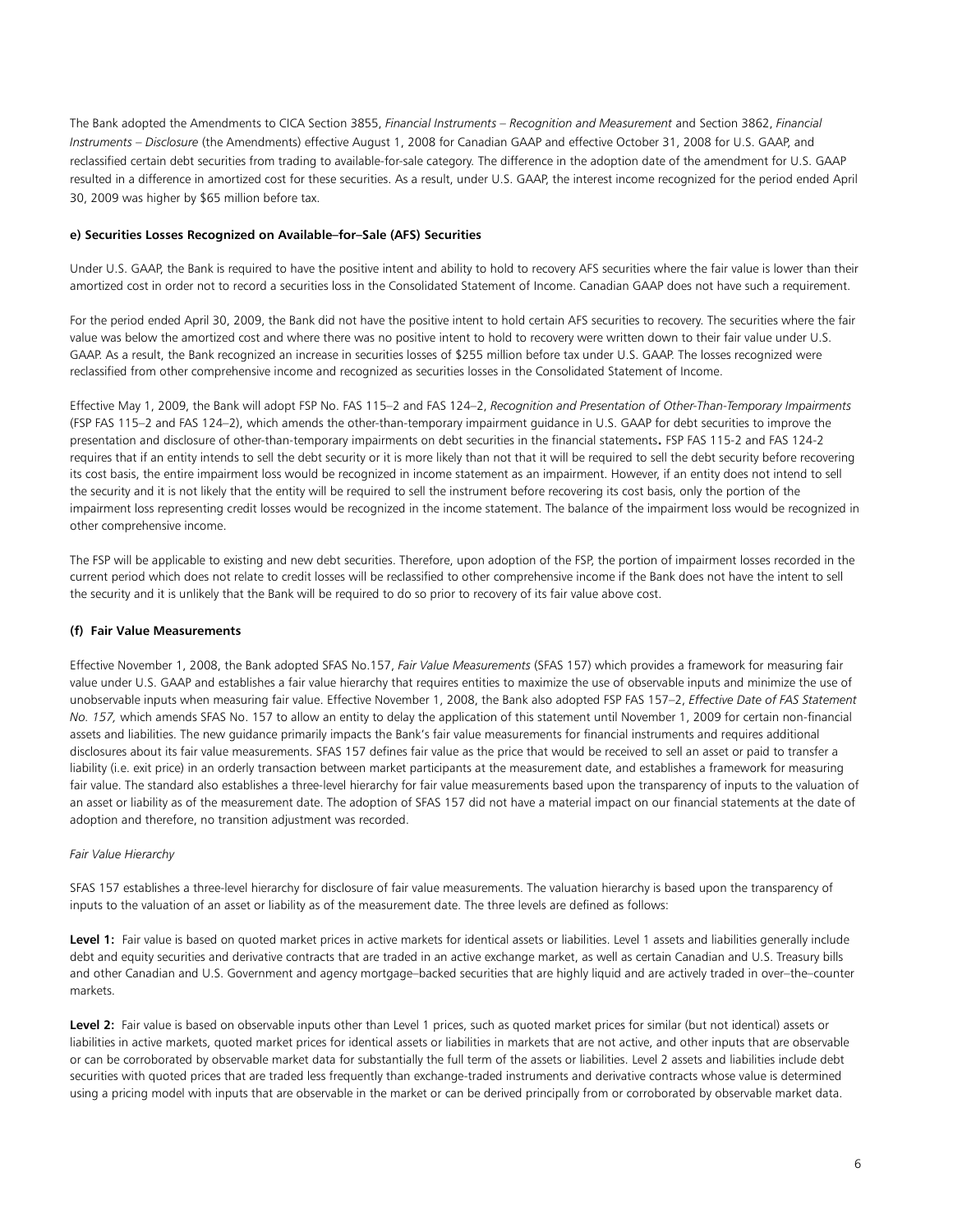This category generally includes Canadian and U.S. Government securities, Canadian and U.S. agency mortgage-backed debt securities, corporate debt securities and certain derivative contracts.

Level 3: Fair value is based on unobservable inputs that are supported by little or no market activity and that are significant to the fair value of the assets or liabilities. Financial instruments classified within level 3 of the fair value hierarchy are initially valued at their transaction price, which is considered the best estimate of fair value. After initial measurement, the fair value of level 3 assets and liabilities is determined using pricing models, discounted cash flow methodologies, or similar techniques. This category generally includes illiquid non-agency collateralized mortgage obligations (CMOs) and certain derivative contracts.

The following table presents as at April 30, 2009, the level within the fair value hierarchy for each of the financial assets and liabilities accounted for at fair value on a recurring basis:

| (millions of Canadian dollars)           |                   |                          |               |                          | <b>Financial Assets</b> |                          |    |                    | <b>Financial Liabilities</b> |                       |
|------------------------------------------|-------------------|--------------------------|---------------|--------------------------|-------------------------|--------------------------|----|--------------------|------------------------------|-----------------------|
|                                          |                   | <b>Securities</b>        |               |                          |                         |                          |    |                    |                              |                       |
|                                          |                   | designated               |               |                          |                         | Loans                    |    |                    |                              |                       |
|                                          |                   | as trading               |               |                          | designated as           |                          |    | <b>Obligations</b> |                              |                       |
|                                          |                   | under the                | Available-    |                          | trading under           |                          |    | related to         |                              |                       |
|                                          | <b>Trading</b>    | fair value               | for-sale      |                          | the fair value          |                          |    | securities sold    |                              | <b>Trading</b>        |
| As at April 30, 2009                     | <b>Securities</b> | option                   | securities    | Derivatives <sup>1</sup> |                         | option                   |    | short <sup>2</sup> | Derivatives <sup>3</sup>     | Deposits <sup>4</sup> |
| Fair value hierarchy level               |                   |                          |               |                          |                         |                          |    |                    |                              |                       |
|                                          |                   |                          |               |                          |                         |                          |    |                    |                              |                       |
| Level 1                                  | \$<br>23,125      | \$<br>8,015              | \$<br>12,074  | \$<br>1,010              | \$                      | $\overline{\phantom{a}}$ | \$ | 9,669              | \$<br>965                    | \$                    |
|                                          |                   |                          |               |                          |                         |                          |    |                    |                              |                       |
| Level 2                                  | 26,508            | 717                      | 86,892        | 71,316                   |                         | 350                      |    | 4,129              | 65,579                       | 49,125                |
|                                          |                   |                          |               |                          |                         |                          |    |                    |                              |                       |
| Level 3                                  | 1,599             | $\overline{\phantom{a}}$ | 8,392         | 2,050                    |                         | 31                       |    | 4                  | 2,373                        | 572                   |
|                                          |                   |                          |               |                          |                         |                          |    |                    |                              |                       |
| Total assets and liabilities measured at |                   |                          |               |                          |                         |                          |    |                    |                              |                       |
| fair value on a recurring basis          | \$<br>51,232      | \$<br>8,732              | \$<br>107,358 | \$<br>74,376             | \$                      | 381                      | \$ | 13,802             | \$<br>68,917                 | \$<br>49,697          |

1 Shown gross of the offsetting adjustment of \$60,267

<sup>2</sup> Obligations related to securities sold short are recorded under 'Other Liabilities' in the Consolidated Balance Sheet

3 Shown gross of the offsetting adjustment of \$58,531

4 Trading Deposits are included in 'Other Liabilities' in the Consolidated Balance Sheet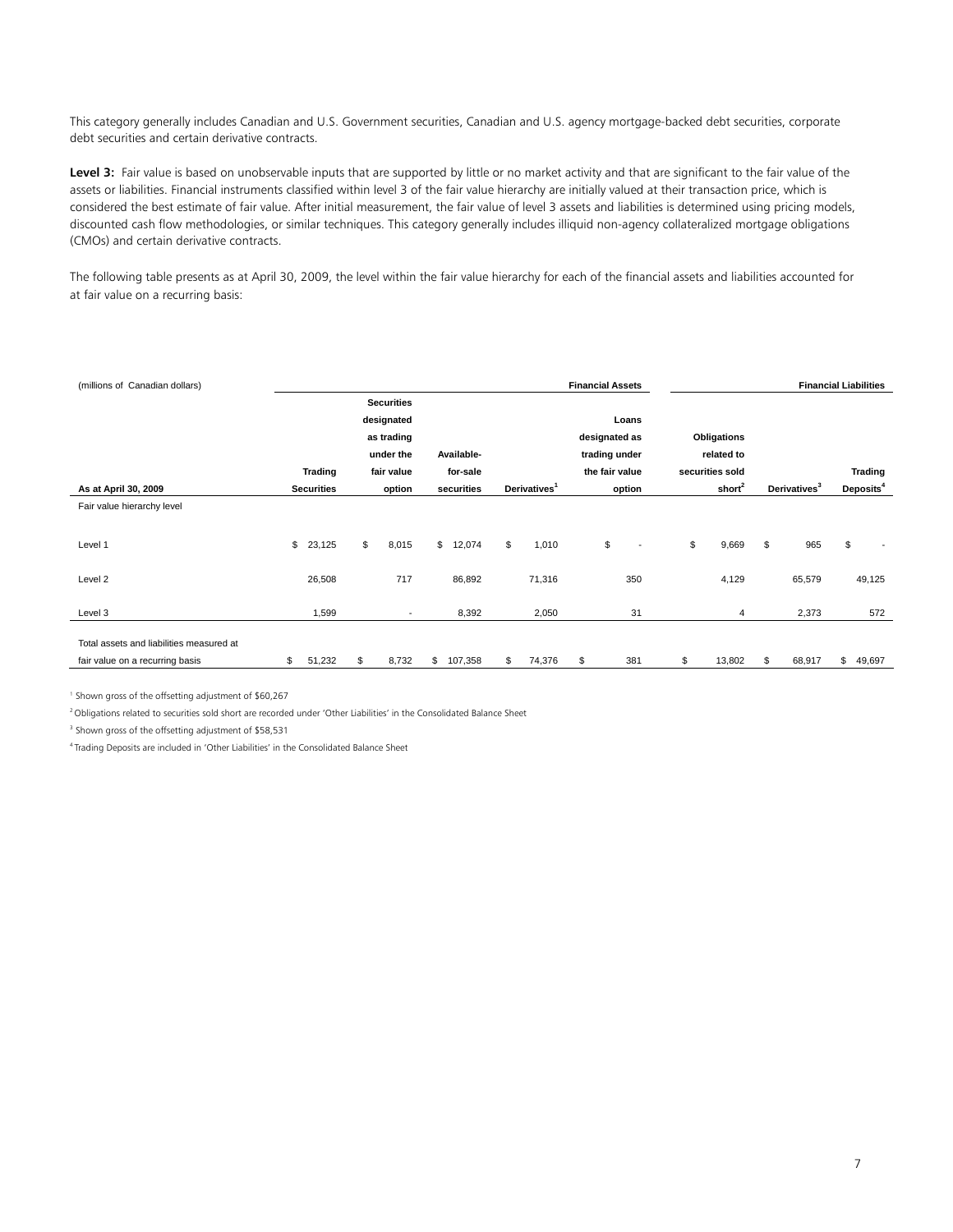The table below presents reconciliation for all assets and liabilities measured at fair value on a recurring basis using significant unobservable inputs (Level 3) for the period from November 1, 2008 to April 30, 2009.

|                                                                                                                                      |                    |                    | <b>Financial assets</b>              |                          |                     |                    |    |                          | <b>Financial liabilities</b> |          |
|--------------------------------------------------------------------------------------------------------------------------------------|--------------------|--------------------|--------------------------------------|--------------------------|---------------------|--------------------|----|--------------------------|------------------------------|----------|
| (millions of Canadian dollars)                                                                                                       |                    | Available-for-sale | Loans designated<br>as trading under | the fair value           | Obligations related | to securities sold |    | Derivatives <sup>1</sup> |                              | Trading  |
|                                                                                                                                      | Trading securities | securities         |                                      | option                   |                     | short              |    |                          |                              | deposits |
| Beginning balance<br>Total realized and unrealized gains (losses)                                                                    | \$2,121            | \$8,445            | \$                                   | 37                       | \$                  | 268                | \$ | (431)                    | \$                           | 583      |
| Included in earnings<br>Included in other<br>comprehensive income                                                                    | 25                 | 4                  |                                      | 1                        |                     |                    |    | (177)                    |                              | 23       |
|                                                                                                                                      |                    | (1, 495)           |                                      | $\overline{\phantom{a}}$ |                     | ٠                  |    |                          |                              |          |
| Purchases, issuances, and settlements (net)                                                                                          | (386)              | 1,351              |                                      | (41)                     |                     | (204)              |    | 673                      |                              | (61)     |
| Transfers in and / or out of level 3                                                                                                 | (161)              | 87                 |                                      | 34                       |                     | (61)               |    | 258                      |                              | 27       |
| Balance, April 30, 2009                                                                                                              | 1,599              | 8,392              | \$                                   | 31                       | \$                  | 4                  | \$ | 323                      | \$                           | 572      |
| Change in unrealized gains (losses) included<br>in earnings <sup>2</sup> relating to instruments still held at<br>the reporting date | 588<br>\$          | \$(1,497)          | \$                                   | (6)                      | \$                  | $\blacksquare$     | S  | 25                       | \$                           | 34       |

<sup>1</sup>Total level 3 derivative exposures have been netted on this table for presentation purposes only.

2 Changes in unrealized gains (losses) for available-for-sale securities are recorded in accumulated other comprehensive income.

Certain assets are measured at fair value on a non-recurring basis; that is, the instruments are not measured at fair value on an ongoing basis but are subject to fair value adjustments in certain circumstances (for example, when there is evidence of impairment or when assets are measured at the lower of cost or market (LOCOM)). Equity securities that do not have quoted market prices and are carried at cost are written down to fair value through income whenever it is necessary to reflect other-than-temporary impairment. Fair value is determined using level 3 inputs. Loans held for sale measured at LOCOM; the Bank determines market value using level 2 inputs. During the six months ended April 30, 2009, the Bank recognized approximately \$61.5 million of impairment losses relating to equity securities that were carried at cost and were written down to fair value on a nonrecurring basis and \$9.6 million of LOCOM adjustments on loans held for sale.

#### **(g) Disclosures on Credit Derivatives and Certain Guarantees**

The Bank adopted the FSP on FAS 133–1 and FIN 45–4 for the period ended April 30, 2009. This guidance amends SFAS No. 133, *Accounting for Derivative Instruments and Hedging Activities*, to require disclosures by sellers of credit derivatives, including credit derivatives embedded in a hybrid instrument. It also amends FASB Interpretation No. 45, *Guarantor's Accounting and Disclosure Requirements for Guarantees, Including Indirect Guarantees of Indebtedness of Others*, to require an additional disclosure about the current status of the payment or performance risk of a guarantee. There was no impact on the U.S. GAAP financial statements upon adoption of FSP FAS 133-1 and FIN 45-4.

The Bank sells credit protection in the credit derivatives market for trading and credit risk management purposes but overall is a net purchaser of credit protection. The Bank has exposure to a given underlying reference entity as a seller of credit derivatives and may offset the exposure partially, or entirely, with a contract to purchase protection from another counterparty on the same or similar reference entity. All exposures are managed with risk limits that have been approved by the Bank's risk management group and are hedged with various financial instruments, including credit derivatives and bonds within the trading portfolio, not included in this table. The Bank's credit derivatives are recorded at fair value with changes in fair value recorded through income.

As at April 30, 2009, the Bank sold credit protection under credit default swaps with notional amounts of \$49.8 billion. Upon a credit event, the Bank as seller of protection will usually pay out only a percentage of the full notional of protection sold because the amount required to be paid on the contracts takes into account the recovery value of the reference obligation at the time of settlement.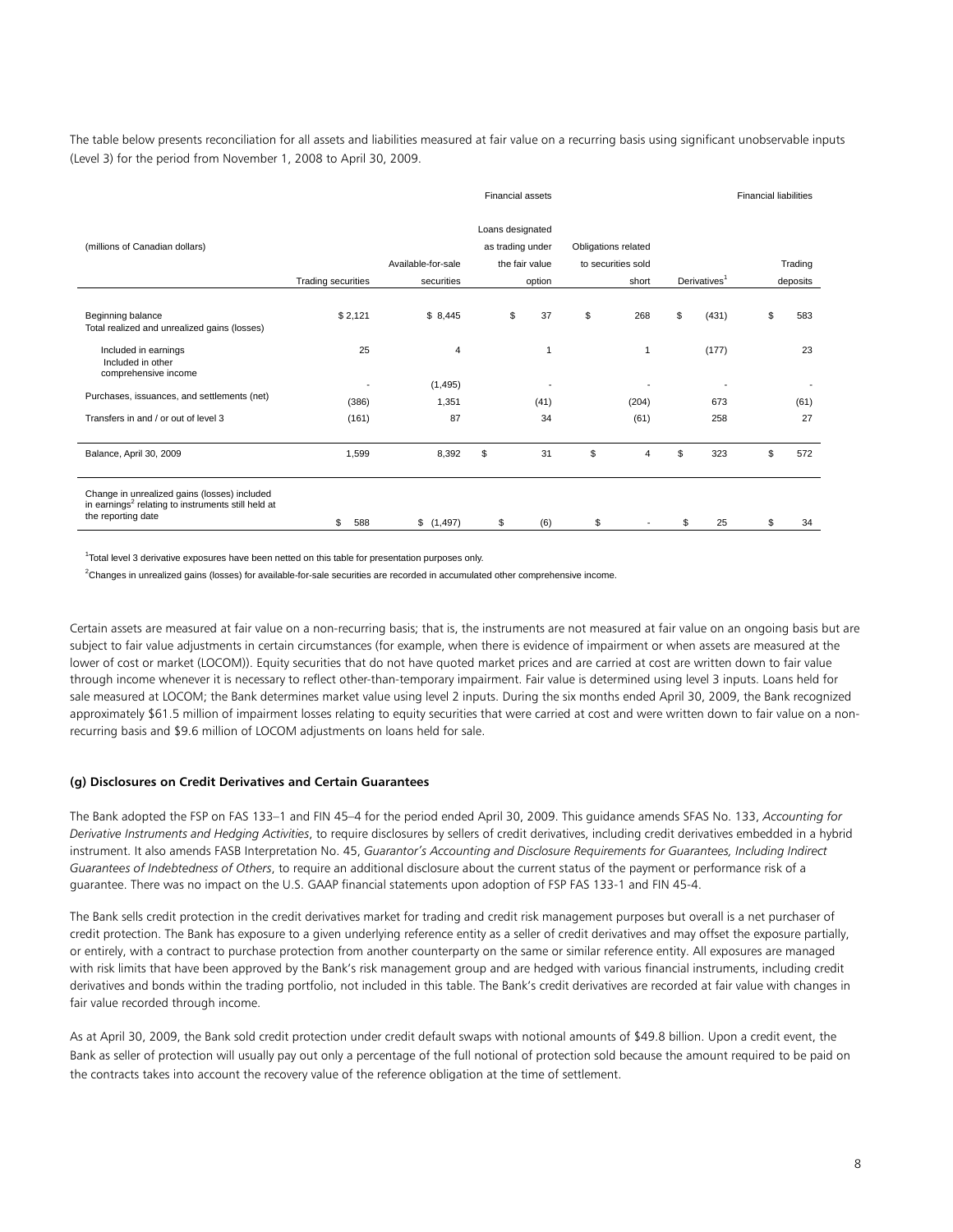The following table summarizes the notional and fair value amounts of credit derivatives as at April 30, 2009, where the Bank is the seller and purchaser of credit protection:

|                                                     |            |       |           |             |                                    |        | <b>Protection sold</b> |        |                                        | Protection purchased      |
|-----------------------------------------------------|------------|-------|-----------|-------------|------------------------------------|--------|------------------------|--------|----------------------------------------|---------------------------|
|                                                     |            |       |           |             | Total notional /<br>maximum payout |        |                        |        | Total notional /<br>maximum receivable |                           |
| April 30, 2009 (millions of Canadian dollars)       | $<$ 1 year |       | - 5 years | $> 5$ years | amount                             |        | Fair value (b)         | amount |                                        | Fair value <sup>(b)</sup> |
| Risk rating of reference entity                     |            |       |           |             |                                    |        |                        |        |                                        |                           |
| Investment grade (AAA to BBB-) <sup>(a)</sup>       |            | 2,608 | 12,236    | 3,567       |                                    | 18.411 | (1,073)                |        | 29,512                                 | ,449                      |
| Non-investment grade (BB+ and below) <sup>(a)</sup> |            | 922   | 3.550     | 1,251       |                                    | 5.723  | (898)                  |        | 9.217                                  | .254                      |
| Unrated <sup>(c)</sup>                              |            | 2,891 | 17,013    | 5,749       |                                    | 25,653 | (2,938)                |        | 23,482                                 | 2,667                     |
| Total                                               |            | 6,421 | 32,799    | 10,567      |                                    | 49,787 | (4,909)                |        | 62,211                                 | 5,370                     |

(a) Ratings scale is based on the Bank's internal ratings, which generally correspond with ratings defined by S&P and Moody's.

(b) Amounts are shown on a gross basis, before the benefit of legally enforceable master netting arrangements and cash collateral held by the Bank.

(c) Includes predominantly CDS index tranches

## **(h) Disclosures of Transfers of Financial Assets and Interests in Variable Interest Entities (VIEs)**

For the period ended April 30, 2009, the Bank adopted FSP FAS 140–4 and FIN 46(R)–8, *Disclosures by Public Entities (Enterprises) about Transfers of Financial Assets and Interests in Variable Interest Entities* (FSP FAS 140–4 and FIN 46 (R)- –8). FSP FAS 140-4 and FIN 46 (R)–8 amends FAS 140, *Accounting for Transfers and Servicing of Financial Assets and Extinguishments of Liabilities* – and FIN 46(R), *Consolidation of Variable Interest Entities*. FSP FAS 140–4 and FIN 46 (R)–8 is intended to improve disclosures on transfers of financial assets and continuing involvement with both qualifying special purpose entities (QSPEs) and VIEs. There was no impact on the U.S. GAAP financial statements upon adoption of FSP FAS 140–4 and FIN 46 (R) –8.

The Bank carries out certain business activities via arrangements with special purpose entities (SPEs). We use SPEs to obtain sources of liquidity by securitizing certain of the Bank's financial assets, to assist our clients in securitizing their financial assets and to create investment products for our clients. SPEs may be organized as trusts, partnerships or corporations and they may be formed as QSPEs or VIEs. When an entity is deemed a VIE, the entity must be consolidated by the primary beneficiary. Consolidated SPEs have been presented in the Bank's Consolidated Balance Sheet.

## **Securitization of Bank-Originated Assets**

The Bank securitizes residential mortgages, personal loans and commercial mortgages to enhance its liquidity position, to diversify sources of funding and to optimize the management of the balance sheet. All products securitized by the Bank were originated in Canada and sold to Canadian securitization structures. Details of these securitization exposures are as follows:

| (millions of Canadian dollars) |                                            |                                               |                                           | As at Apr. 30, 2009                           |                       |                                               |                                           | As at Oct. 31, 2008                           |  |
|--------------------------------|--------------------------------------------|-----------------------------------------------|-------------------------------------------|-----------------------------------------------|-----------------------|-----------------------------------------------|-------------------------------------------|-----------------------------------------------|--|
|                                | Significant unconsolidated<br><b>QSPEs</b> |                                               | Significant unconsolidated<br><b>SPEs</b> |                                               |                       | Significant unconsolidated<br>OSPEs           | Significant unconsolidated<br><b>SPEs</b> |                                               |  |
|                                | <b>Securitized</b><br>assets               | Carrying<br>value of<br>retained<br>interests | Securitized<br>assets                     | Carrying<br>value of<br>retained<br>interests | Securitized<br>assets | Carrying<br>value of<br>retained<br>interests | Securitized<br>assets                     | Carrying<br>value of<br>retained<br>interests |  |
| Residential mortgage loans     | \$–                                        | \$–                                           | \$34,078                                  | \$936                                         | \$—                   | $S-$                                          | \$24,332                                  | \$442                                         |  |
| Personal loans                 | 8,100                                      | 102                                           |                                           |                                               | 8.100                 | 80                                            |                                           |                                               |  |
| Commercial mortgage loans      | 133                                        | 3                                             | $\overline{\phantom{0}}$                  |                                               | 148                   | 4                                             |                                           |                                               |  |
|                                | \$8,233                                    | \$105                                         | \$34,078                                  | \$936                                         | \$8,248               | \$84                                          | \$24,332                                  | \$442                                         |  |

## **Total Outstanding Exposures Securitized by the Bank as an Originator1,2**

 $1$  Certain comparative amounts have been restated and reclassified to conform to the presentation adopted in the current period.

 $^2$  In all the securitization transactions that the Bank has undertaken for its own assets, it has acted as an originating bank and retained securitization exposure.

## *Residential Mortgage Loans*

The Bank may be exposed to the risks of transferred loans to the SPEs through retained interests. There are no expected credit losses on the retained interests of the securitized residential mortgages as the mortgages are all government guaranteed.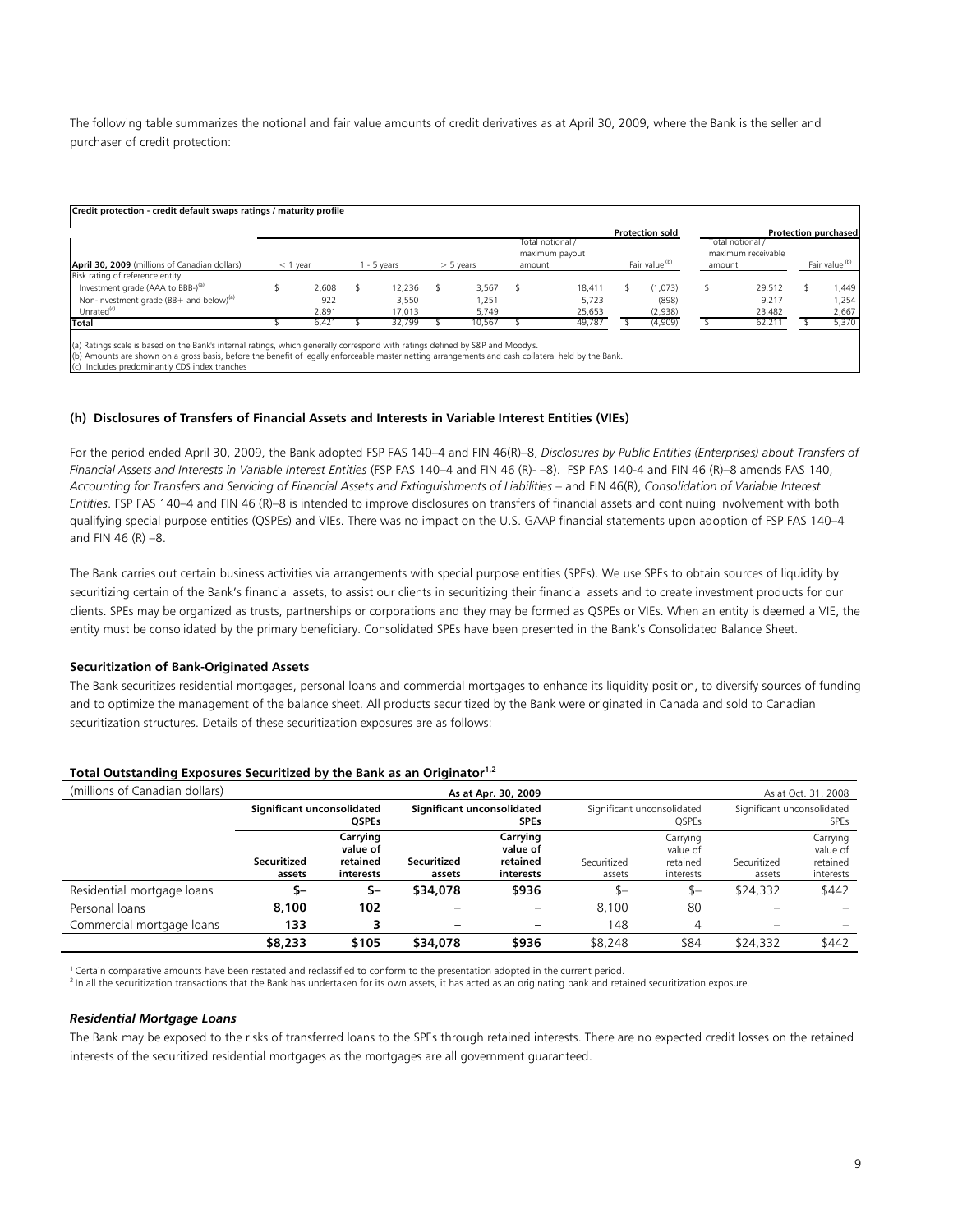### *Personal Loans*

The Bank securitizes personal loans through QSPEs, as well as single-seller conduits via QSPEs. As at April 30, 2009, the single-seller conduits had \$5.1 billion (October 31, 2008 – \$5.1 billion) of commercial paper outstanding while another Bank-sponsored QSPE had \$3.0 billion (October 31, 2008 – \$3.0 billion) of term notes outstanding. While the probability of loss is negligible, as at April 30, 2009, the Bank's maximum potential exposure to loss for these conduits through the sole provision of liquidity facilities was \$5.1 billion (October 31, 2008 – \$5.1 billion) of which \$1.1 billion (October 31, 2008 – \$1.1 billion) of underlying personal loans was government insured. Additionally, the Bank had retained interests of \$102 million (October 31, 2008 – \$80 million) relating to excess spread.

### *Commercial Mortgage Loans*

As at April 30, 2009, the Bank's maximum potential exposure to loss was \$3 million (October 31, 2008 – \$4 million) through retained interests in the excess spread and cash collateral account of the QSPE.

#### **Securitization of Third Party-Originated Assets**

The Bank administers multi-seller conduits and provides liquidity facilities as well as securities distribution services; it may also provide credit enhancements. Third party-originated assets are securitized through Bank-sponsored SPEs, which are not consolidated by the Bank. The Bank's maximum potential exposure to loss due to its ownership interest in commercial paper and through the provision of global style liquidity facilities for multi-seller conduits was \$9.0 billion (October 31, 2008 – \$10.7 billion) as at April 30, 2009. Further, the Bank has committed an additional \$2.0 billion (October 31, 2008 – \$1.8 billion) in liquidity facilities for asset-backed commercial paper (ABCP) that could potentially be issued by the conduits. As at April 30, 2009, the Bank also provided deal-specific credit enhancement in the amount of \$75 million (October 31, 2008 – \$78 million).

 All third-party assets securitized by the Bank were originated in Canada and sold to Canadian securitization structures. Details of the Bankadministered multi-seller, ABCP conduits are as follows:

| (millions of Canadian dollars) |                | As at Oct. 31, 2008 |                                              |                                        |                |            |                                       |
|--------------------------------|----------------|---------------------|----------------------------------------------|----------------------------------------|----------------|------------|---------------------------------------|
|                                | Significant    |                     | <b>Ratings profile of SPE</b><br>asset class | <b>Expected</b><br>weighted<br>average | Significant    |            | Ratings profile of SPE<br>asset class |
|                                | unconsolidated |                     | $AA+to$                                      | life                                   | unconsolidated |            |                                       |
|                                | <b>SPEs</b>    | AAA                 | AA-                                          | $(years)^1$                            | <b>SPEs</b>    | <b>AAA</b> | $AA+$ to $AA-$                        |
| Residential mortgage loans     | \$2,890        | \$2,844             | \$46                                         | 2.3                                    | \$3,428        | \$3,378    | \$50                                  |
| Credit card loans              | 500            | 500                 | 0                                            | 3.2                                    | 500            | 500        |                                       |
| Automobile loans and leases    | 3.547          | 3.543               | 4                                            | 1.4                                    | 4.474          | 4,470      | 4                                     |
| Equipment loans and leases     | 526            | 526                 | 0                                            | 1.2                                    | 638            | 636        |                                       |
| Trade receivables              | 1.570          | 1.546               | 24                                           | 2.6                                    | 1.705          | 1.679      | 26                                    |
|                                | \$9,033        | \$8,959             | \$74                                         | 2.0                                    | \$10,745       | \$10,663   | \$82                                  |

#### **Total Exposure to Third Party-Originated Assets Securitized by Bank-Sponsored Conduits**

<sup>1</sup> Expected weighted average life for each asset type is based upon each conduit's remaining purchase commitment for revolving pools and the expected weighted average life of the assets for amortizing pools.

As at April 30, 2009, the Bank held \$1.5 billion (October 31, 2008 –\$2.8 billion) of ABCP issued by Bank-sponsored multi-seller and single-seller conduits, on its balance sheet.

#### **Exposure to Third Party-Sponsored Conduits**

The Bank has exposure to the U.S. arising from providing liquidity facilities of \$339 million (October 31, 2008 – \$465 million) to third partysponsored conduits of which \$207 million (October 31, 2008 – \$24 million) has been drawn. The assets within these conduits primarily comprise automotive-related financing assets, including loans and leases. During the three months ended April 30, 2009 and subsequently, these assets have received significantly different ratings (split ratings) from various credit rating agencies, ranging from AAA to BB-. The weighted average of the lowest of the split ratings, in the event that the facilities are drawn, will result in credit exposure to the Bank of BBB+ (October 31, 2008 – AAA).

The Bank's exposure to Canadian third party-sponsored conduits in the form of margin funding facilities as at April 30, 2009 was not significant.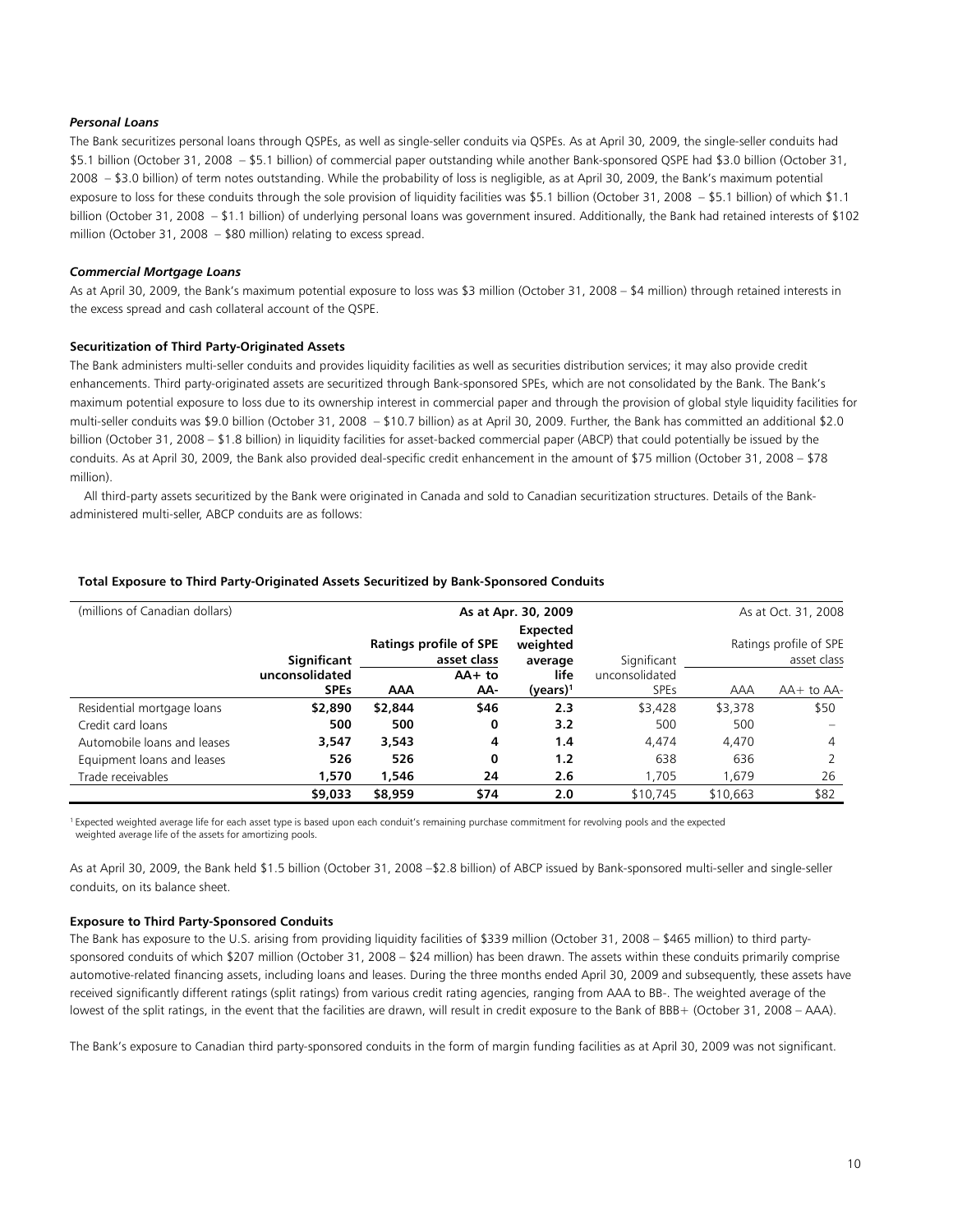### **Other Financing Transactions**

The Bank enters into transactions with major U.S. corporate clients through VIEs as a means to provide them with cost efficient financing. Under these transactions, as at April 30, 2009, the Bank provided approximately \$2.12 billion (October 31, 2008 – \$2.13 billion) in financing to these VIEs. The Bank has received guarantees from or has recourse to major U.S. banks with A+ credit ratings on an S&P-equivalent basis, fully covering its investments in these VIEs (October 31, 2008 – AA). At inception or through recent restructuring of the transactions, the counterparties posted collateral with AAA ratings on an S&P-equivalent basis in favour of the Bank and the Bank purchased credit protection to further reduce its exposure to the U.S. banks. At April 30, 2009, the Bank's net exposure to the U.S. banks after taking into account collateral and CDS was approximately \$361 million (October 31, 2008 - \$960 million). As at April 30, 2009, the Bank's maximum total exposure to loss before considering guarantees, recourse, collateral and CDS was approximately \$2.12 billion (October 31, 2008 – \$2.13 billion). The transactions allow the Bank or the counterparties the discretion to exit the transactions on short notice. As at April 30, 2009, these VIEs had assets totalling more than \$9.1 billion (October 31, 2008 – \$8.0 billion).

As at April 30, 2009, the Bank has received collateral that can be repledged, delivered or otherwise used with a fair value of approximately \$44.3 billion for resale agreements and securities lending transactions.

The Bank's significant involvement with transfers of financial assets, VIEs and QSPEs is disclosed in Note 4, Loan Securitizations and Note 6, Variable Interest Entities of the Bank's 2008 Consolidated Financial Statements.

### **Future accounting changes**

#### *Business Combinations*

SFAS No. 141 (revised), *Business Combinations*, retains the fundamental concepts of SFAS No. 141 that requires purchase method of accounting and identification of an acquirer for all business combinations. The significant accounting changes required by this standard are: (i) the equity shares issued as purchase consideration should be valued at the acquisition date fair value instead of the deal announcement date; (ii) acquirer should record 100% step-up to fair value for all assets and liabilities, including the non-controlling interest and goodwill is recorded as if a 100% interest was acquired; (iii) acquisition and restructuring costs should be expensed when incurred instead of being capitalized as part of the purchase consideration; and (iv) contingent consideration should be recognized on the acquisition date at the fair value with the changes in fair value recorded in income. The Bank is required to adopt the standard for new business combinations on or after November 1, 2009.

#### *Non-Controlling Interests in Subsidiaries*

SFAS No. 160, *Noncontrolling Interests in Consolidated Financial Statements*, provides guidance for accounting and reporting of non-controlling interests in subsidiaries. This standard requires that the non-controlling interests in subsidiaries should be separately presented as part of shareholders' equity and the amount of consolidated net income attributable to the controlling and to the non-controlling interests identified and presented on the face of the consolidated statement of income. Under this standard, increase and decrease in the non-controlling interests will be accounted for as an equity transaction. Deconsolidation of a subsidiary will result in gain or loss recognition measured using the fair value of retained non-controlling interest, and the retained non-controlling interest should be measured initially at fair value. The Bank is required to adopt the standard on a prospective basis effective from November 1, 2009. The Bank is in the process of assessing the impact of this standard on the Bank's Consolidated Financial Statements.

#### *Disclosures about Derivative Instruments and Hedging Activities*

SFAS No. 161, *Disclosures about Derivative Instruments and Hedging Activities — an amendment of FASB Statement No. 133,* requires enhanced disclosures about derivative instruments and hedged items that are accounted for under SFAS No. 133. This standard is effective for the Bank for the six months ending October 31, 2009. The Bank is in the process of assessing the impact of this standard on the Bank's Consolidated Financial Statements.

#### *The Hierarchy of U.S. Generally Accepted Accounting Principles*

SFAS No. 162, The Hierarchy of Generally Accepted Accounting Principles, identifies the sources of accounting principles and provides a GAAP hierarchy for selecting the principles to be used in the preparation of financial statements that are presented in conformity with U.S. GAAP. The effective date for the standard is yet to be determined. The Bank is in the process of assessing the impact of this standard on the Bank's Consolidated Financial Statements.